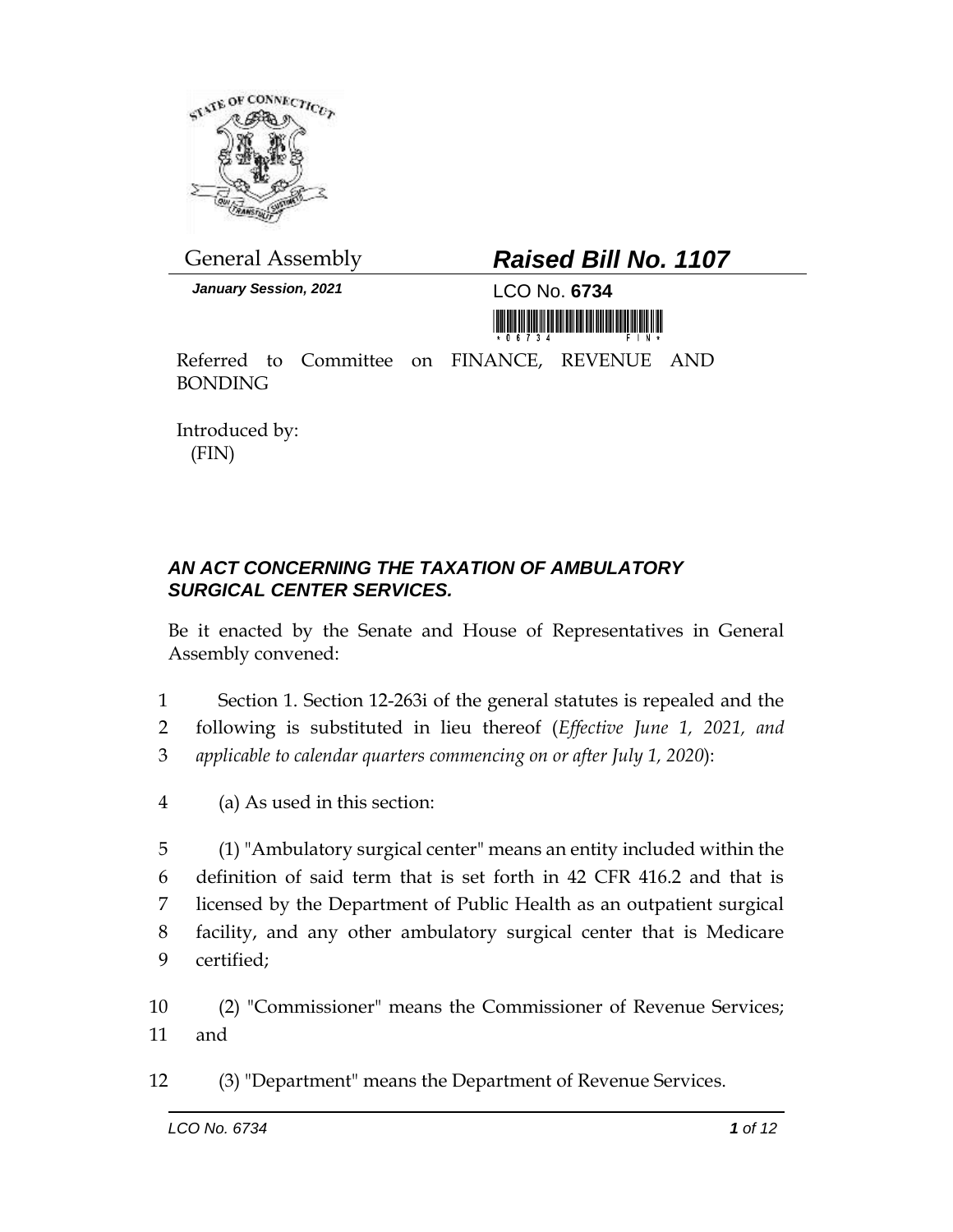(b) (1) For each calendar quarter commencing on or after October 1, 2015, but prior to July 1, 2021, there is hereby imposed a tax on each ambulatory surgical center in this state to be paid each calendar quarter. The tax imposed by this section shall be at the rate of six per cent of the gross receipts of each ambulatory surgical center, except that:

 (A) Prior to July 1, 2019, such tax shall not be imposed on any amount of such gross receipts that constitutes either (i) the first million dollars of gross receipts of the ambulatory surgical center in the applicable fiscal year, or (ii) net revenue of a hospital that is subject to the tax imposed under section 12-263q; **[**and**]**

23 (B) On and after July 1, 2019, but prior to July 1, 2021, such tax shall not be imposed on any amount of such gross receipts that constitutes any of the following: (i) The first million dollars of gross receipts of the ambulatory surgical center in the applicable fiscal year, excluding Medicaid and Medicare payments, (ii) net revenue of a hospital that is subject to the tax imposed under section 12-263q, (iii) Medicaid payments received by the ambulatory surgical center, and (iv) Medicare payments received by the ambulatory surgical center; and

 (C) For the calendar quarters commencing on or after July 1, 2020, but prior to July 1, 2021, COVID-19 expenses may be deducted from the gross receipts of the ambulatory surgical center prior to the imposition of such tax. As used in this subparagraph, (i) "COVID-19 expenses" means all amounts incurred by or on behalf of an ambulatory surgical center directly or indirectly as a result of COVID-19, including, but not limited to, amounts for the purchase, lease, licensing or use of tangible or intangible property in connection with tests for, protection or prevention against or treatment of COVID-19 or its symptoms, for the ambulatory surgical center's personnel, patients, service providers, visitors, facilities or tangible personal property, and (ii) "COVID-19" means the respiratory disease designated by the World Health Organization on February 11, 2020, as coronavirus 2019, and any related mutation thereof recognized by said organization as a communicable respiratory disease.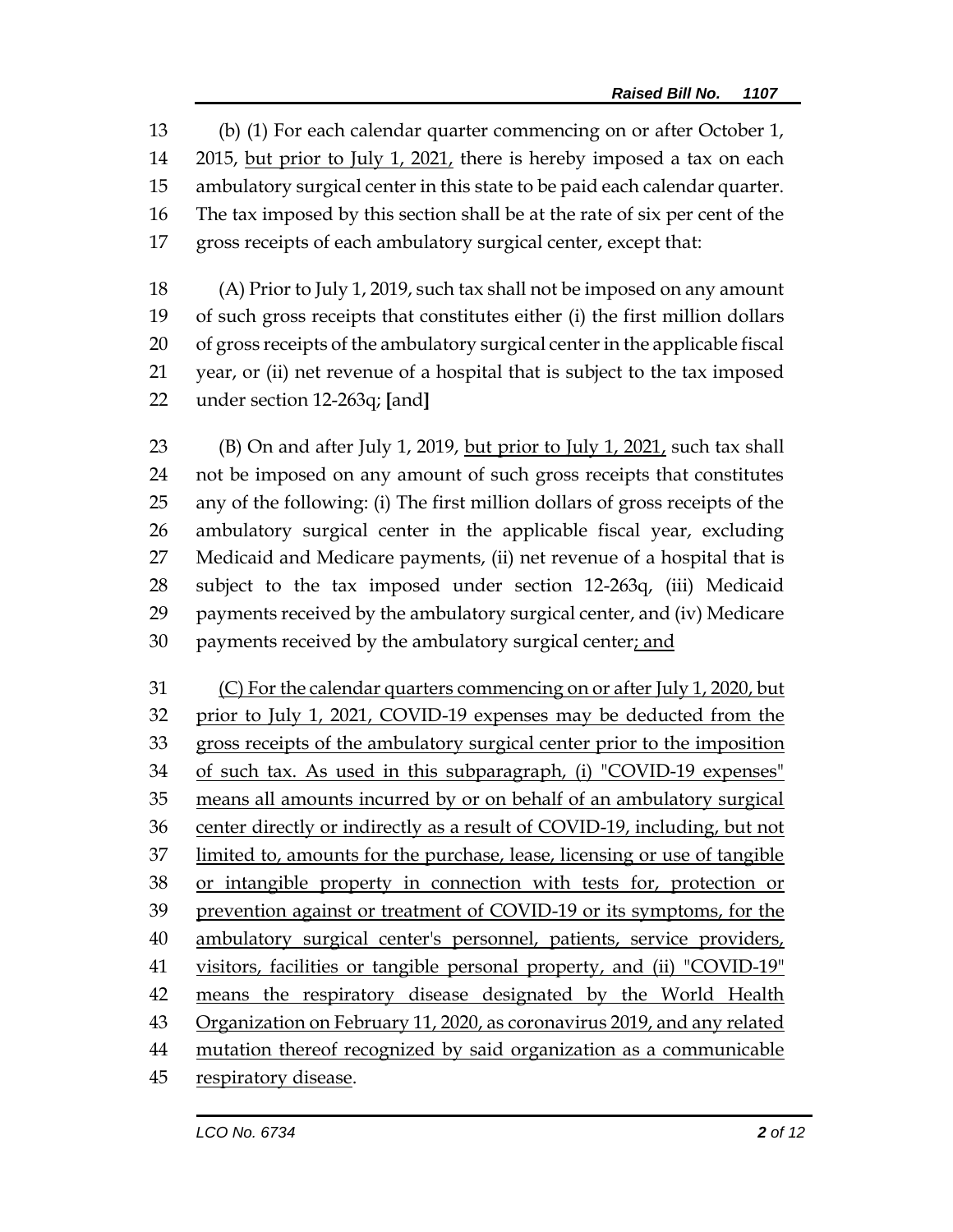(2) Nothing in this section shall prohibit an ambulatory surgical center from seeking remuneration for the tax imposed by this section.

 (3) Each ambulatory surgical center shall, on or before January 31, 2016, and thereafter on or before the last day of January, April, July and 50 October of each year <u>until and including July 31, 2021</u>, render to the commissioner a return, on forms prescribed or furnished by the commissioner, reporting the name and location of such ambulatory surgical center, the entire amount of gross receipts generated by such ambulatory surgical center during the calendar quarter ending on the last day of the preceding month and such other information as the commissioner deems necessary for the proper administration of this section. The tax imposed under this section shall be due and payable on the due date of such return. Each ambulatory surgical center shall be required to file such return electronically with the department and to make payment of such tax by electronic funds transfer in the manner provided by chapter 228g, regardless of whether such ambulatory surgical center would have otherwise been required to file such return electronically or to make such tax payment by electronic funds transfer under the provisions of chapter 228g.

 (c) Whenever the tax imposed under this section is not paid when due, a penalty of ten per cent of the amount due and unpaid or fifty dollars, whichever is greater, shall be imposed and interest at the rate of one per cent per month or fraction thereof shall accrue on such tax from the due date of such tax until the date of payment.

 (d) The provisions of sections 12-548, 12-550 to 12-554, inclusive, and 12-555a shall apply to the provisions of this section in the same manner and with the same force and effect as if the language of said sections had been incorporated in full into this section and had expressly referred to the tax imposed under this section, except to the extent that any provision is inconsistent with a provision in this section.

 (e) For the fiscal **[**year**]** years ending June 30, 2016, **[**and each fiscal year thereafter**]** to June 30, 2021, inclusive, the Comptroller is authorized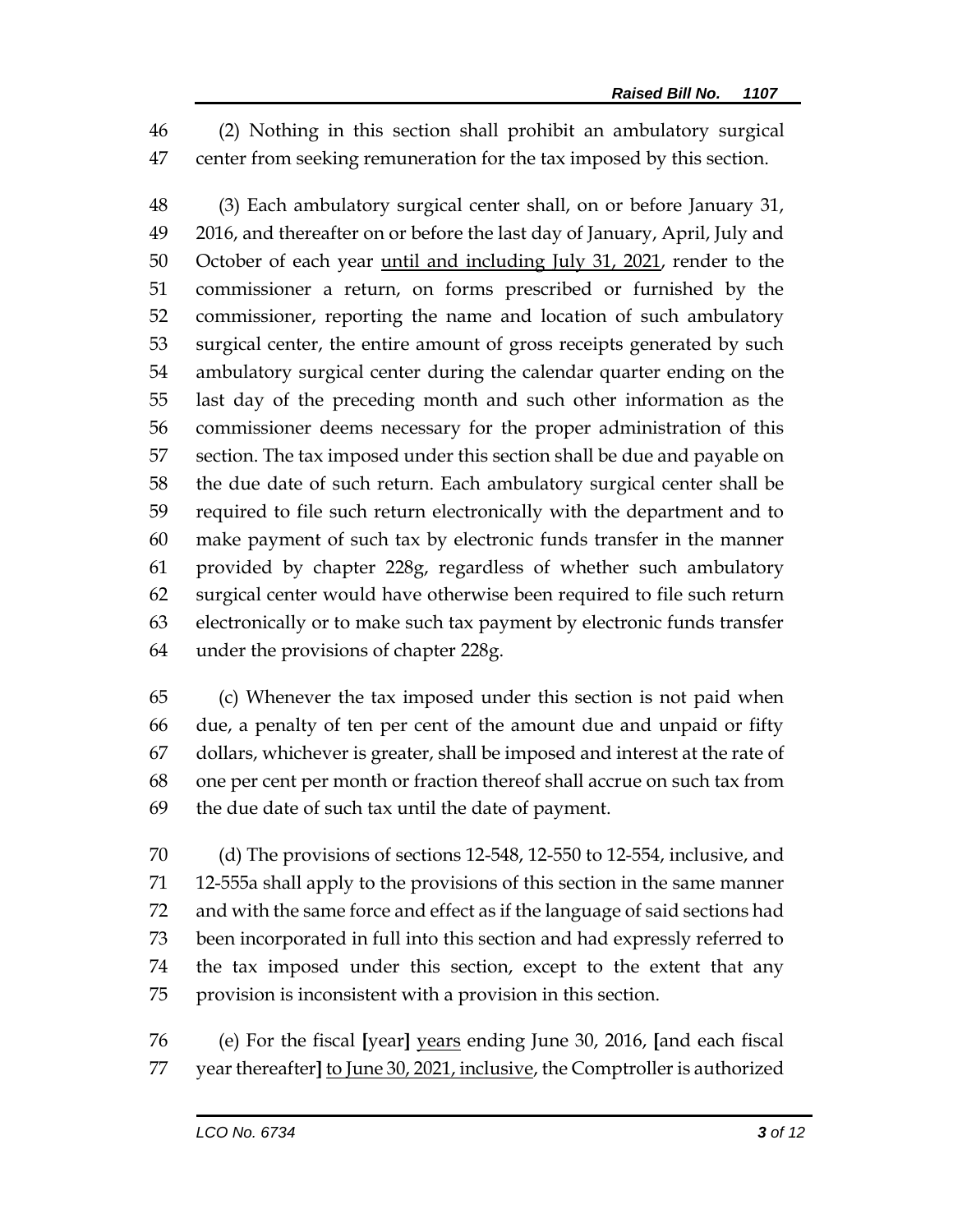to record as revenue for each fiscal year the amount of tax imposed under the provisions of this section prior to the end of each fiscal year and which tax is received by the Commissioner of Revenue Services not later than five business days after the last day of July immediately following the end of each fiscal year.

 Sec. 2. Subdivision (2) of subsection (a) of section 12-407 of the general statutes is repealed and the following is substituted in lieu thereof (*Effective July 1, 2021, and applicable to sales occurring on or after July 1, 2021*):

(2) "Sale" and "selling" mean and include:

 (A) Any transfer of title, exchange or barter, conditional or otherwise, in any manner or by any means whatsoever, of tangible personal property for a consideration;

 (B) Any withdrawal, except a withdrawal pursuant to a transaction in foreign or interstate commerce, of tangible personal property from the place where it is located for delivery to a point in this state for the purpose of the transfer of title, exchange or barter, conditional or otherwise, in any manner or by any means whatsoever, of the property for a consideration;

 (C) The producing, fabricating, processing, printing or imprinting of tangible personal property for a consideration for consumers who furnish either directly or indirectly the materials used in the producing, fabricating, processing, printing or imprinting, including, but not limited to, sign construction, photofinishing, duplicating and photocopying;

 (D) The furnishing and distributing of tangible personal property for a consideration by social clubs and fraternal organizations to their members or others;

 (E) The furnishing, preparing, or serving for a consideration of food, meals or drinks;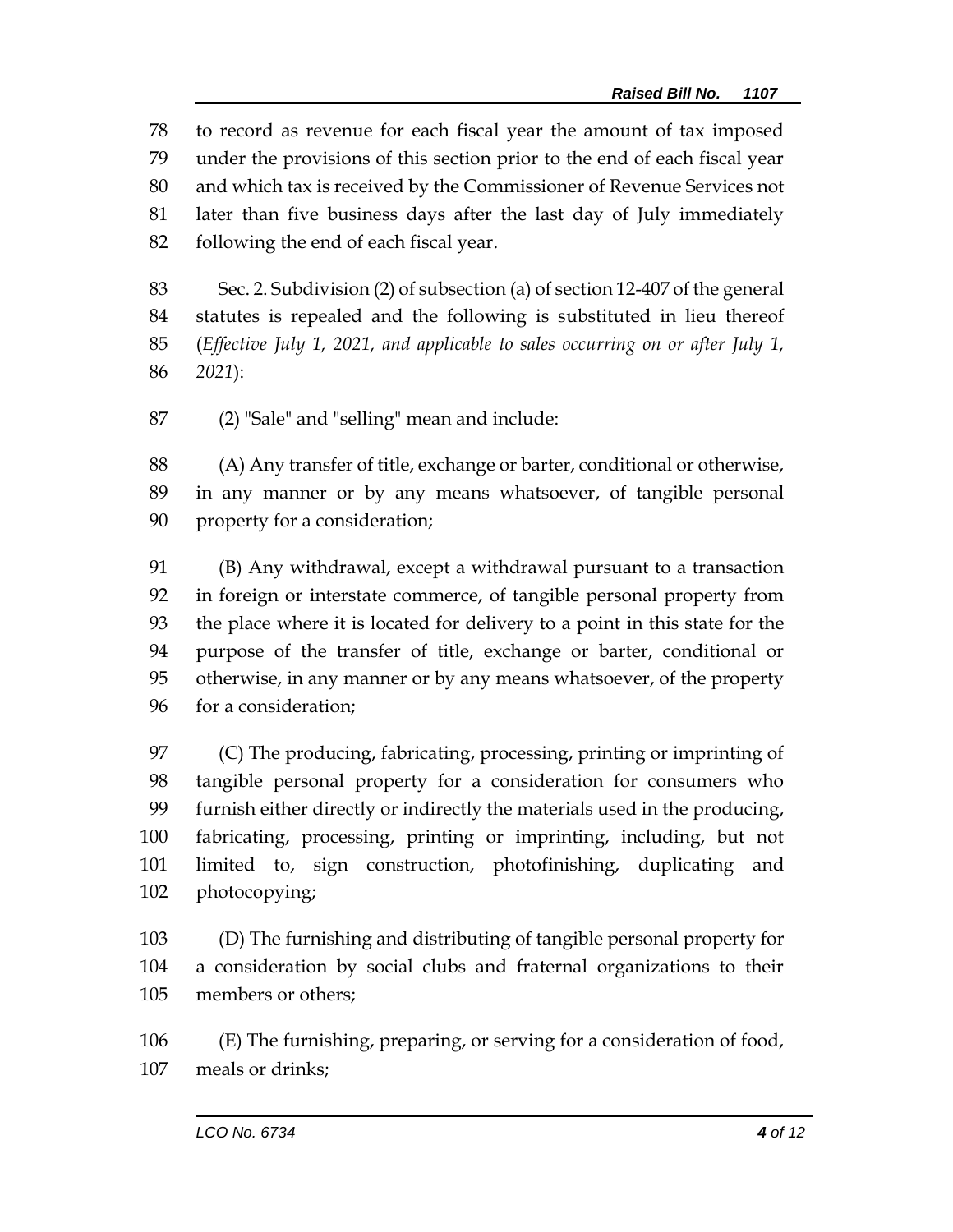(F) A transaction whereby the possession of property is transferred but the seller retains the title as security for the payment of the price;

 (G) A transfer for a consideration of the title of tangible personal property which has been produced, fabricated or printed to the special order of the customer, or of any publication, including, but not limited to, sign construction, photofinishing, duplicating and photocopying;

 (H) A transfer for a consideration of the occupancy of any room or rooms in a hotel, lodging house or bed and breakfast establishment for a period of thirty consecutive calendar days or less;

 (I) The rendering of certain services, as defined in subdivision (37) of this subsection, for a consideration, exclusive of such services rendered by an employee for the employer;

 (J) The leasing or rental of tangible personal property of any kind whatsoever, including, but not limited to, motor vehicles, linen or towels, machinery or apparatus, office equipment and data processing equipment, provided for purposes of this subdivision and the application of sales and use tax to contracts of lease or rental of tangible personal property, the leasing or rental of any motion picture film by 126 the owner or operator of a motion picture theater for purposes of display at such theater shall not constitute a sale within the meaning of this subsection;

 (K) The rendering of telecommunications service, as defined in subdivision (26) of this subsection, for a consideration on or after 131 January 1, 1990, exclusive of any such service rendered by an employee for the employer of such employee, subject to the provisions related to telecommunications service in accordance with section 12-407a;

 (L) (i) The rendering of community antenna television service, as defined in subdivision (27) of this subsection, for a consideration on or after January 1, 1990, exclusive of any such service rendered by an employee for the employer of such employee. For purposes of this chapter, "community antenna television service" includes service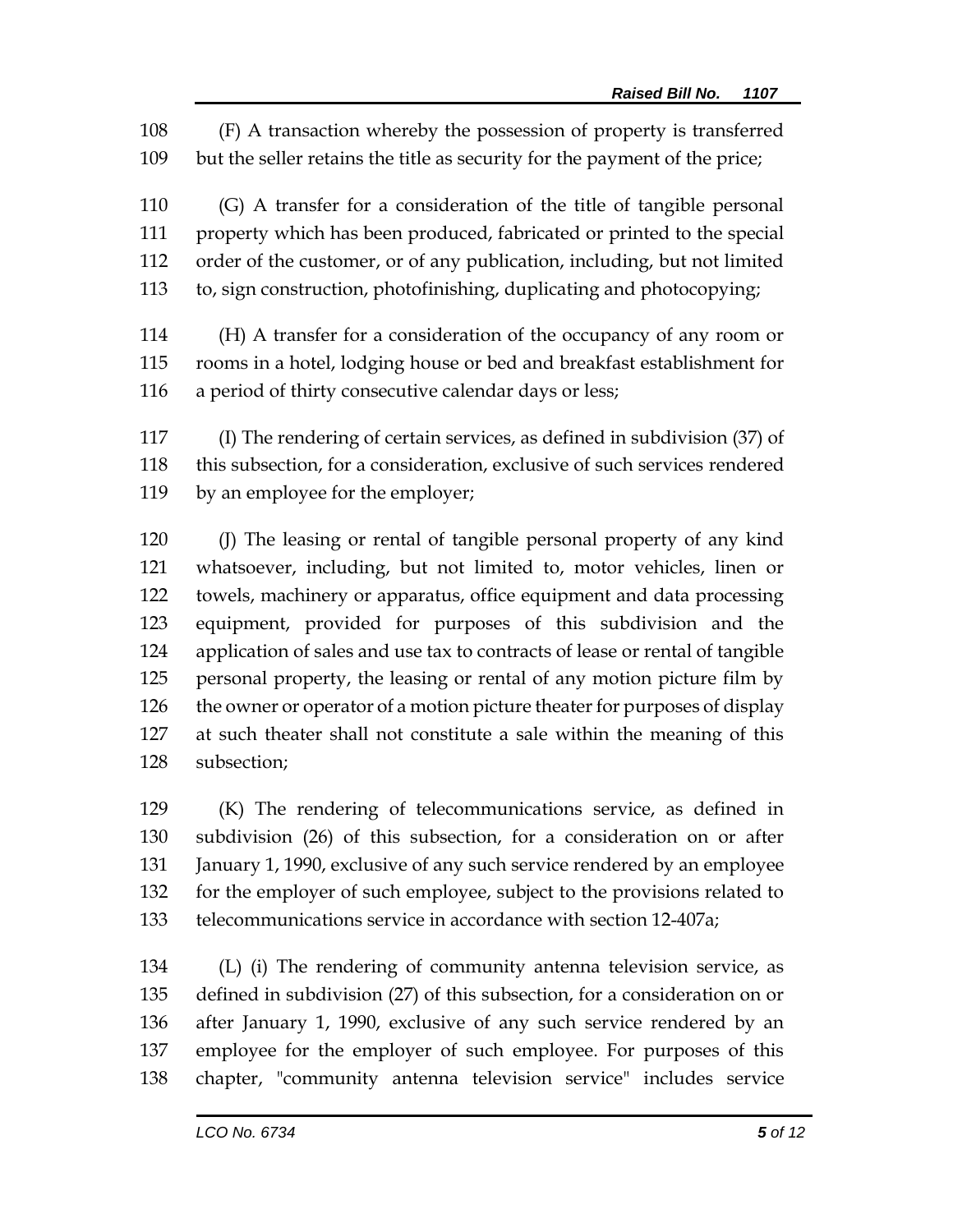provided by a holder of a certificate of cable franchise authority pursuant to section 16-331p, and service provided by a community antenna television company issued a certificate of video franchise authority pursuant to section 16-331e for any service area in which it was not certified to provide community antenna television service pursuant to section 16-331 on or before October 1, 2007;

 (ii) The rendering of certified competitive video service, as defined in subdivision (38) of this subsection, for consideration on or after October 1, 2007, exclusive of any such service rendered by an employee for the employer of such employee;

 (M) The transfer for consideration of space or the right to use any space for the purpose of storage or mooring of any noncommercial vessel, exclusive of dry or wet storage or mooring of such vessel during the period commencing on the first day of October in any year to and including the thirty-first day of May of the next succeeding year;

 (N) The sale for consideration of naming rights to any place of amusement, entertainment or recreation within the meaning of subdivision (3) of section 12-540;

 (O) The transfer for consideration of a prepaid telephone calling service, as defined in subdivision (34) of this subsection, and the recharge of a prepaid telephone calling service, provided, if the sale or recharge of a prepaid telephone calling service does not take place at the retailer's place of business and an item is shipped by the retailer to the customer, the sale or recharge shall be deemed to take place at the customer's shipping address, but, if such sale or recharge does not take place at the retailer's place of business and no item is shipped by the retailer to the customer, the sale or recharge shall be deemed to take place at the customer's billing address or the location associated with the customer's mobile telephone number; **[**and**]**

 (P) The furnishing by any person, for a consideration, of space for storage of tangible personal property when such person is engaged in the business of furnishing such space, but "sale" and "selling" do not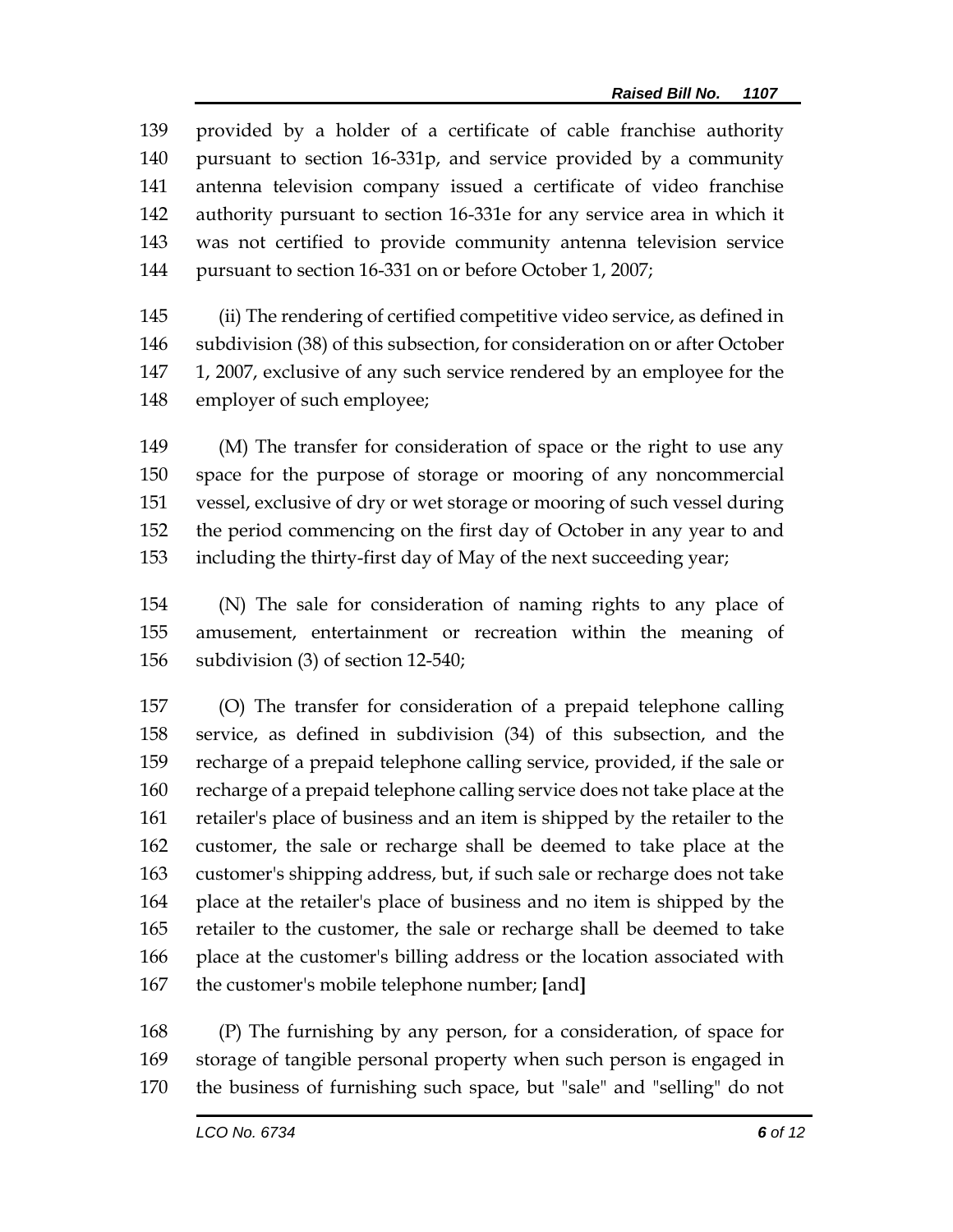mean or include the furnishing of space which is used by a person for residential purposes. As used in this subparagraph, "space for storage" means secure areas, such as rooms, units, compartments or containers, whether accessible from outside or from within a building, that are designated for the use of a customer, where the customer can store and retrieve property, including self-storage units, mini-storage units and areas by any other name to which the customer has either unlimited free access or free access within reasonable business hours or upon reasonable notice to the service provider to add or remove property, but does not mean the rental of an entire building, such as a warehouse. For purposes of this subparagraph, furnishing space for storage shall not include general warehousing and storage, where the warehouse typically handles, stores and retrieves a customer's property using the warehouse's staff and equipment and does not allow the customer free access to the storage space and shall not include accepting specific items of property for storage, such as clothing at a dry cleaning establishment or golf bags at a golf club; **[**.**]** and

188 (Q) The rendering of an ambulatory surgical center service, as defined in subdivision (45) of this subsection, by an ambulatory surgical center, as defined in subdivision (44) of this subsection, for a 191 consideration, exclusive of such service rendered by an employee for the employer of such employee, subject to the provisions related to ambulatory surgical center services in accordance with this section and section 12-408, as amended by this act.

 Sec. 3. Subsection (a) of section 12-407 of the general statutes is amended by adding subdivisions (44) and (45) as follows (*Effective July 1, 2021, and applicable to sales occurring on or after July 1, 2021*):

 (NEW) (44) "Ambulatory surgical center" means any distinct entity that (A) operates exclusively for the purpose of providing surgical services to patients not requiring hospitalization and in which the expected duration of services would not exceed twenty-four hours following an admission, (B) has an agreement with the Centers for Medicare and Medicaid Services to participate in Medicare as an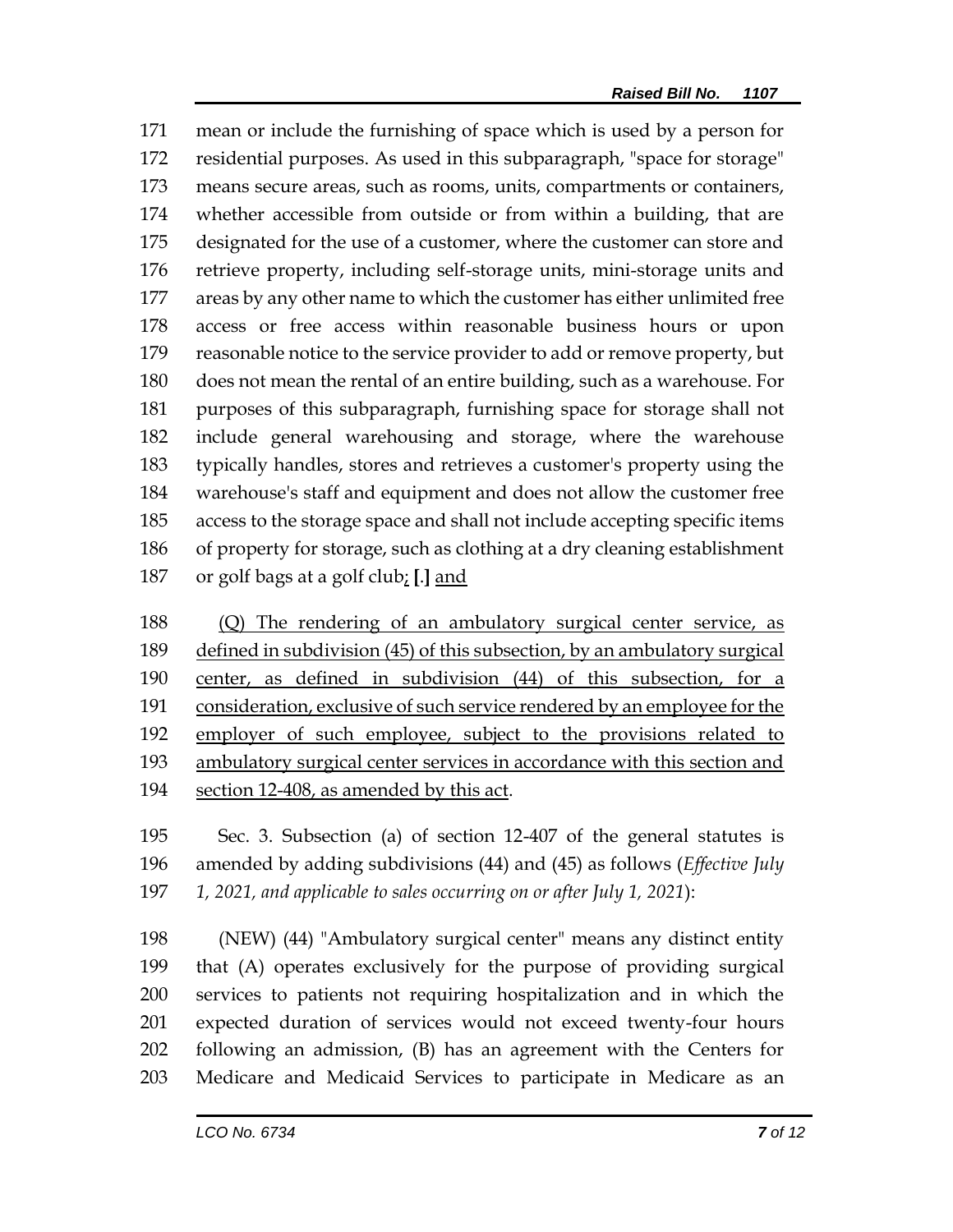ambulatory surgical center, and (C) meets the general and specific conditions for participation in Medicare set forth in 42 CFR Part 416, 206 Subparts B and  $C<sub>r</sub>$  as amended from time to time.

 (NEW) (45) (A) "Ambulatory surgical center service" means only those procedures or services included in a facility fee payment to an ambulatory surgical center facility associated with each surgical procedure and that are not reimbursable ancillary or professional procedures or services. "Ambulatory surgical center service" includes facility services only and does not include surgical procedures, physicians' services, anesthetists' services, radiology services, diagnostic services or ambulance services, if such procedures or services would be reimbursed as a separate line item from the facility fee 216 payment to an ambulatory surgical center facility.

 (B) For the purposes of the tax imposed under this chapter, "gross receipts" means the amounts received, in cash or in kind, from patients, third-party payers and others, including retroactive adjustments under reimbursement agreements with third-party payers, for the rendering of ambulatory surgical center services by an ambulatory surgical center. "Gross receipts" does not include (i) amounts received by an ambulatory surgical center that were or are subject to the tax imposed under section 12-263i of the general statutes, as amended by this act, (ii) the first one million five hundred thousand dollars of gross receipts received during each twelve-month period commencing July first, excluding Medicaid and Medicare payments, by an ambulatory surgical center for the provision of ambulatory surgical center services, (iii) Medicaid or Medicare payments received by the ambulatory surgical center for the provision of ambulatory surgical center services, (iv) payer discounts, charity care and bad debts, or (v) amounts received by an ambulatory surgical center for tangible personal property used in connection with the rendering of an ambulatory surgical center service, including implants, devices, drugs and biologicals, regardless of the identity of the payer for such ambulatory surgical center.

(C) As used in this subdivision: (i) "Medicaid" means the program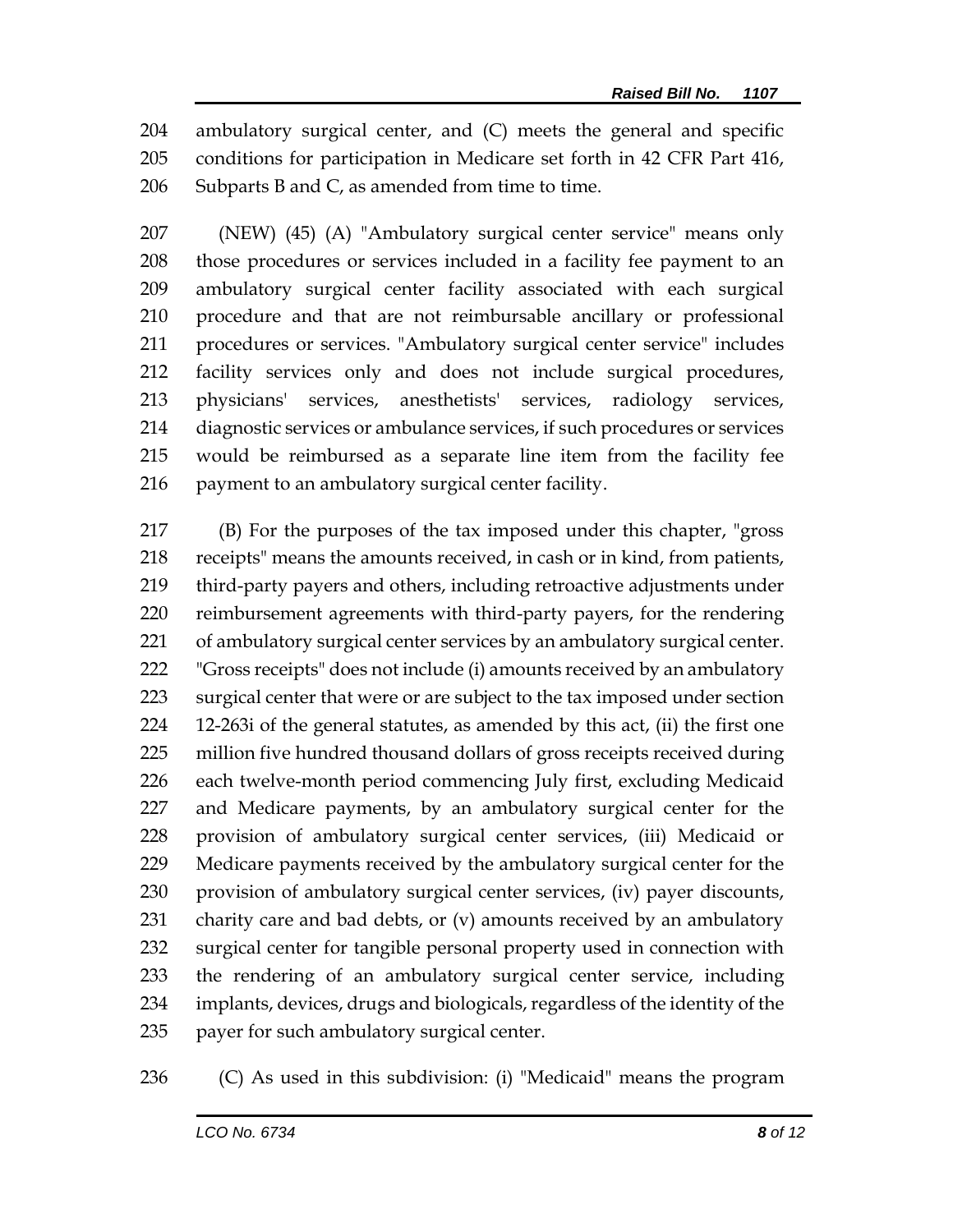operated by the Department of Social Services pursuant to section 17b- 260 and authorized by Title XIX of the Social Security Act, as amended from time to time; (ii) "Medicare" means the program operated by the Centers for Medicare and Medicaid Services in accordance with Title XVIII of the Social Security Act, as amended from time to time, 242 including, but not limited to, programs established pursuant to Parts A, 243 B and C of Title XVIII of the Social Security Act, as amended from time to time; (iii) "payer discount" means the difference between an ambulatory surgical center's published charges and payments received by such center from one or more third-party payers for a method of payment that is different than or a rate that is reduced from the 248 published charges. "Payer discount" does not include charity care or bad debts; and (iv) "charity care" means free or discounted health care services rendered by an ambulatory surgical center to an individual who cannot afford to pay for such services and includes, but is not limited to, health care services provided to an uninsured patient who is not expected to pay all or part of an ambulatory surgical center's bill based on income guidelines and other financial criteria set forth in the general statutes or in an ambulatory surgical center's charity care policies on file at the office of such center. "Charity care" does not include bad debts or payer discounts.

 Sec. 4. Subparagraph (J) of subdivision (1) of section 12-408 of the general statutes is repealed and the following is substituted in lieu thereof (*Effective July 1, 2021, and applicable to sales occurring on or after July 1, 2021*):

262 (J) (i) The rate of tax imposed by this chapter shall be applicable to all retail sales upon the effective date of such rate, except that a new rate that represents an increase in the rate applicable to the sale shall not apply to any sales transaction wherein a binding sales contract without an escalator clause has been entered into prior to the effective date of the new rate and delivery is made within ninety days after the effective date of the new rate.

(ii) For the purposes of payment of the tax imposed under this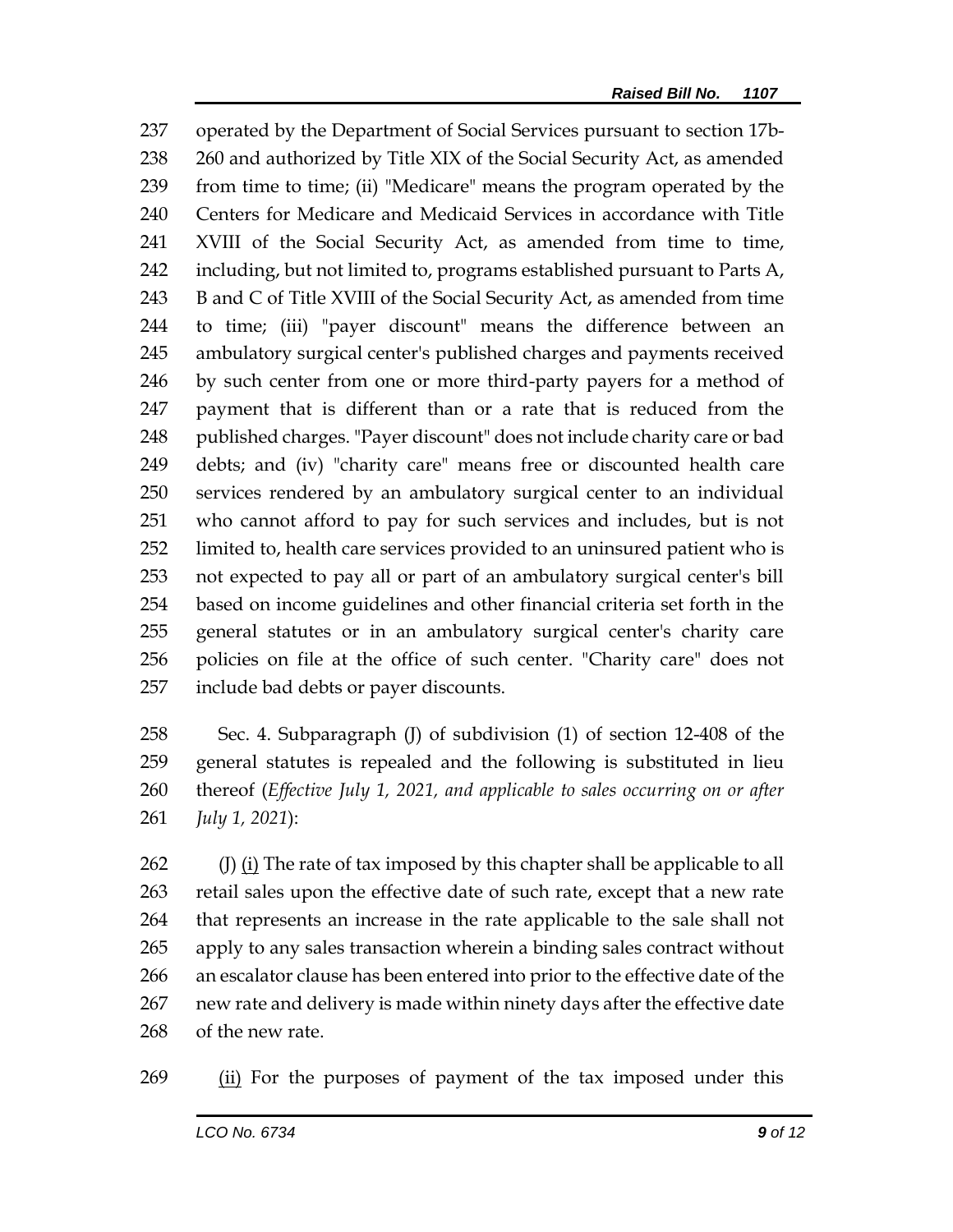section, any retailer of services (I) taxable under subdivision (37) of subsection (a) of section 12-407, who computes taxable income, for purposes of taxation under the Internal Revenue Code of 1986, or any subsequent corresponding internal revenue code of the United States, as amended from time to time, on an accounting basis that recognizes only cash or other valuable consideration actually received as income 276 and who is liable for such tax only due to the rendering of such services, 277 and (II) taxable under subparagraph  $(Q)$  of subdivision  $(2)$  of subsection (a) of section 12-407, as amended this act, may make payments related to such tax for the period during which such income is or gross receipts are received, without penalty or interest, without regard to when such service is rendered;

 Sec. 5. (NEW) (*Effective July 1, 2021, and applicable to sales occurring on or after July 1, 2021*) (a) As used in this section:

 (1) "Ambulatory surgical center" has the same meaning as provided in subsection (a) of section 12-407 of the general statutes, as amended by this act;

 (2) "Ambulatory surgical center service" has the same meaning as provided in subsection (a) of section 12-407 of the general statutes, as amended by this act;

 (3) "Medicaid" has the same meaning as provided in subdivision (45) of subsection (a) of section 12-407, as amended by this act;

 (4) "Medicaid investment" means an amount equal to the greater of (A) fifty per cent of the aggregate amount of Medicaid payments received during the applicable reporting period by an ambulatory surgical center for the provision of ambulatory surgical center services, or (B) fifty per cent of the aggregate amount of Medicaid payments that would have been due and owing had services similar to the ambulatory surgical center services provided by the ambulatory surgical center during the applicable reporting period been performed by and at a hospital instead; and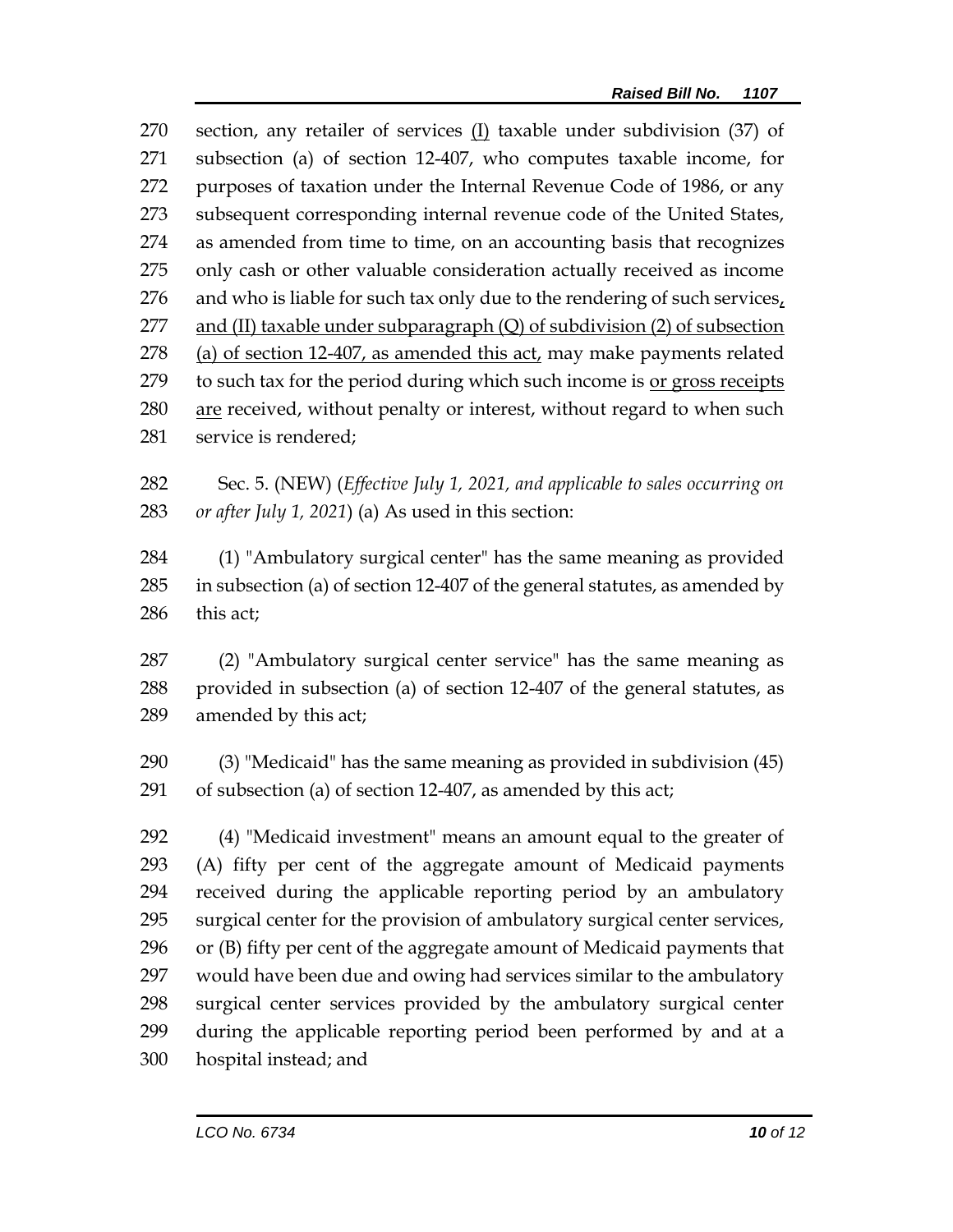(5) "State health plan investment" means an amount equal to twenty- five per cent of the aggregate payments received from or on behalf of each individual who is covered under a health plan pursuant to section 5-259 of the general statutes, during the applicable reporting period by an ambulatory surgical center for the provision of ambulatory surgical center services.

 (b) Each ambulatory surgical center shall be allowed, for each reporting period, a credit against the tax imposed under chapter 219 of the general statutes in the amount of the Medicaid investment plus the state health plan investment. If the amount of the credit allowed pursuant to this subsection exceeds the ambulatory surgical center's tax liability for the tax imposed under chapter 219 of the general statutes for the reporting period, the ambulatory surgical center shall file a claim for refund, in such form and manner as prescribed by the Commissioner of Revenue Services. Upon verification of the claim, the commissioner shall treat such excess as an overpayment and shall refund the amount of such excess to the ambulatory surgical center. There shall be added to the amount of such refund interest at the rate of two-thirds of one per cent for each month or fraction thereof that elapses between the ninetieth day following receipt of such claim for refund by the commissioner and the date of notice by the commissioner that such refund is due. An ambulatory surgical center that claims a credit or receives a refund under this subsection is entitled to retain such credit or refund for its own account and is not required to refund or pay the amount of such credit or refund to any user of or payer for ambulatory surgical center services.

| This act shall take effect as follows and shall amend the following<br>sections: |                                                                                                       |             |  |
|----------------------------------------------------------------------------------|-------------------------------------------------------------------------------------------------------|-------------|--|
|                                                                                  |                                                                                                       |             |  |
| Section 1                                                                        | June 1, 2021, and<br><i>applicable to calendar</i><br>quarters commencing on or<br>after July 1, 2020 | $12 - 263i$ |  |